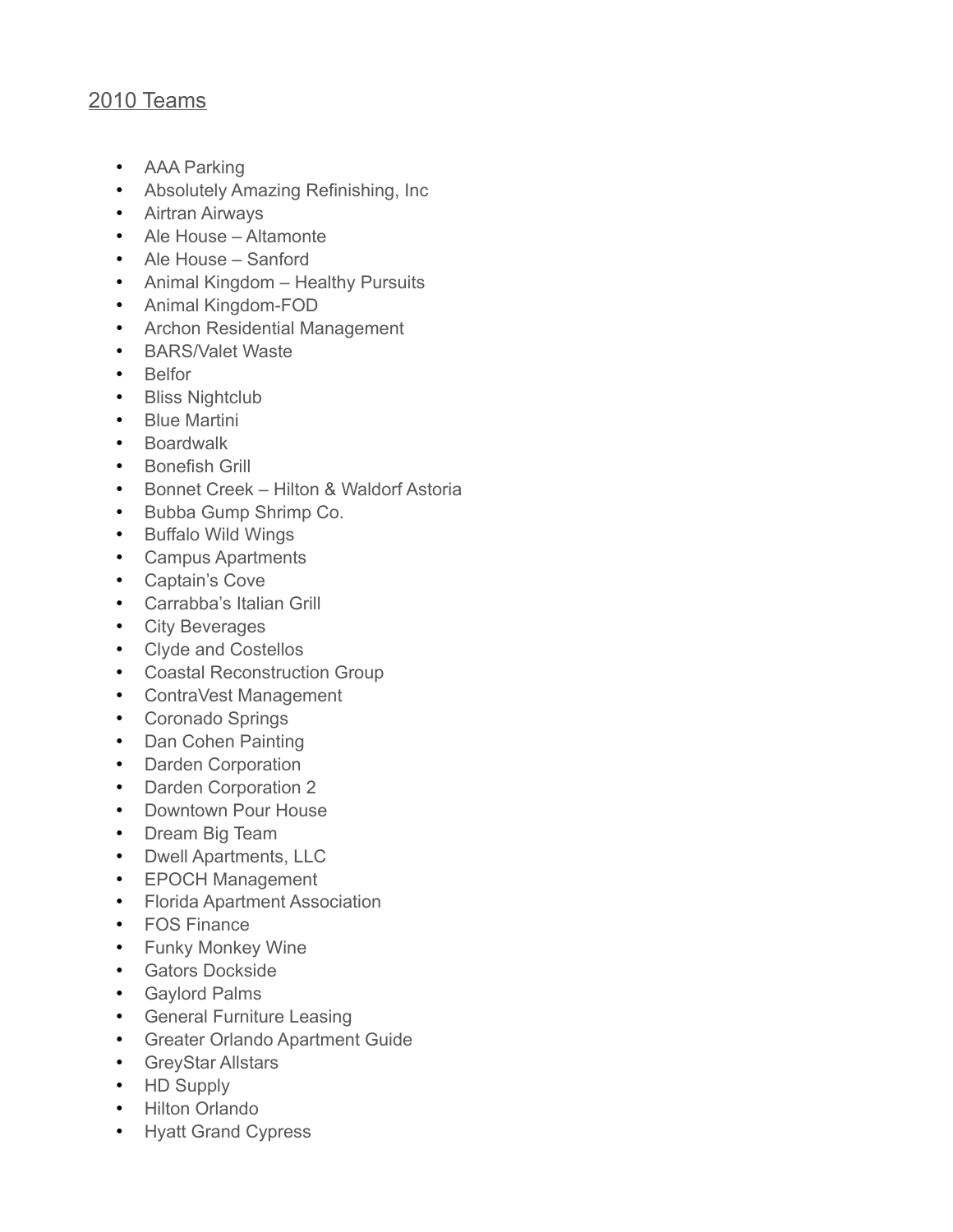- Hyatt Place
- Installation Service Group
- Interstate Hotels and Resorts
- Island One Resorts, Inc.
- Lake Weston Apartment
- Lakeview
- Levy Restaurants
- LexisNexis
- Loews Hotels
- Lofts at Uptown Altamonte
- LongHorn Alafaya
- McKinley Inc.
- Mickey's Muscle
- Milestone Management
- MyRentComps.com -Lake Lawsona
- Mystic Dunes Resort and Golf
- Nascar Sports Grille
- National Personal Training Institute
- Olive Garden-Kissimmee
- Orlando World Center Marriott
- Outback Steakhouse
- Palm Key Operating
- Parks & Resorts Finance
- Pizzeria UNO
- Red Lobster
- Reunion Resort
- River Oaks Apartment
- Rosen Hotel and Resorts Team I
- Rosen Hotel and Resorts Team II
- Roxy Nightclub
- Sea World
- Season's 52
- SeaWorld Water Parks
- Silver Cove Apartment
- Sink Inc.
- Sonny's Bar-B-Q
- Sports and Recreation
- Sportscape
- Sterling Crest Apartments
- Stratford Pt. Operating
- Swan and Dolphin
- Subway
- The Villages on Millenia
- Tijuana Flats Burrito Company
- Trade Winds Beach Bandits
- TSM Studio